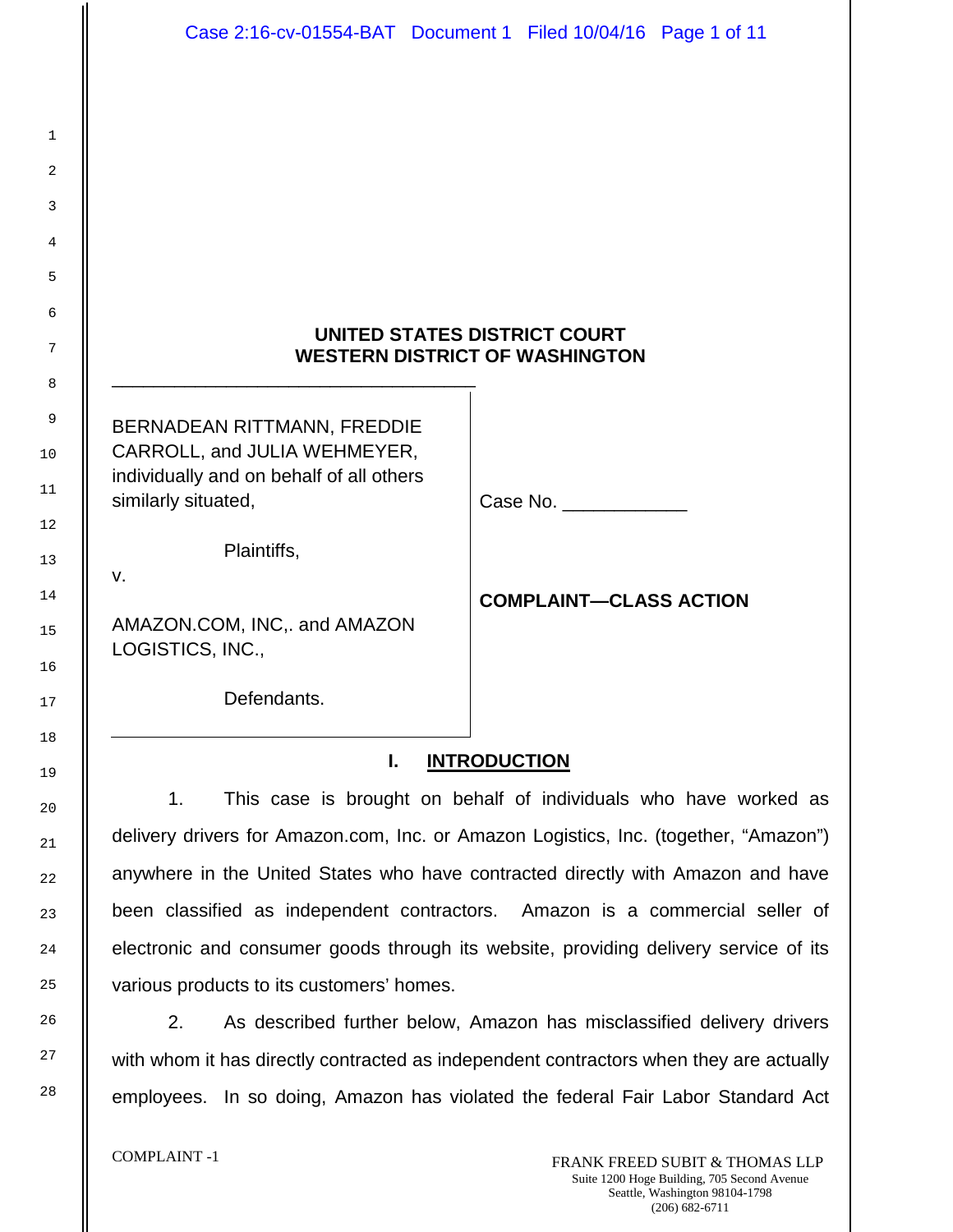("FLSA"), 29 U.S.C. §§ 201 *et seq*., by failing to assure they receive minimum wage, after accounting for necessary business expenses that the drivers must pay such as gas and car maintenance, as well as failing to pay overtime for hours worked in excess of forty per week. Plaintiffs bring this claim under the FLSA on behalf of all similarly situated employees who may choose to opt in to this action pursuant to 29 U.S.C. §216(b).

3. Plaintiffs Bernadean Rittman and Freddie Carroll further complain, pursuant to Rule 23 of the Federal Rules of Civil Procedure, on behalf of themselves and a class of other similarly situated Amazon delivery drivers who have worked in Washington state, that Amazon has violated various provisions of Washington state law including: (1) RCW 49.46.020 for failing to assure they receive minimum wage, after accounting for necessary business expenses such as gas and car maintenance; (2) RCW 49.46.130 by failing to pay drivers one-and-a-half times their regular rate of pay for those hours worked in excess of forty per week; and (3) RCW 49.52.050 and 49.52.070 by willfully withholding pay from drivers for all hours worked. Plaintiffs Rittman and Carroll, on behalf of all similarly situated Amazon delivery drivers who have worked in Washington state, seek recovery of all wages they are owed under state law and all other relief to which they are entitled.

4. Plaintiffs Rittman and Carroll further complain, pursuant to Rule 23 of the Federal Rules of Civil Procedure, on behalf of themselves and a class of other similarly situated Amazon delivery drivers who have worked in Seattle, Washington, that Amazon has violated the Seattle Minimum Wage Ordinance, Council Bill 118585, by failing to pay the higher Seattle minimum wage to these drivers, after accounting for necessary business expenses such as gas and car maintenance.

COMPLAINT -2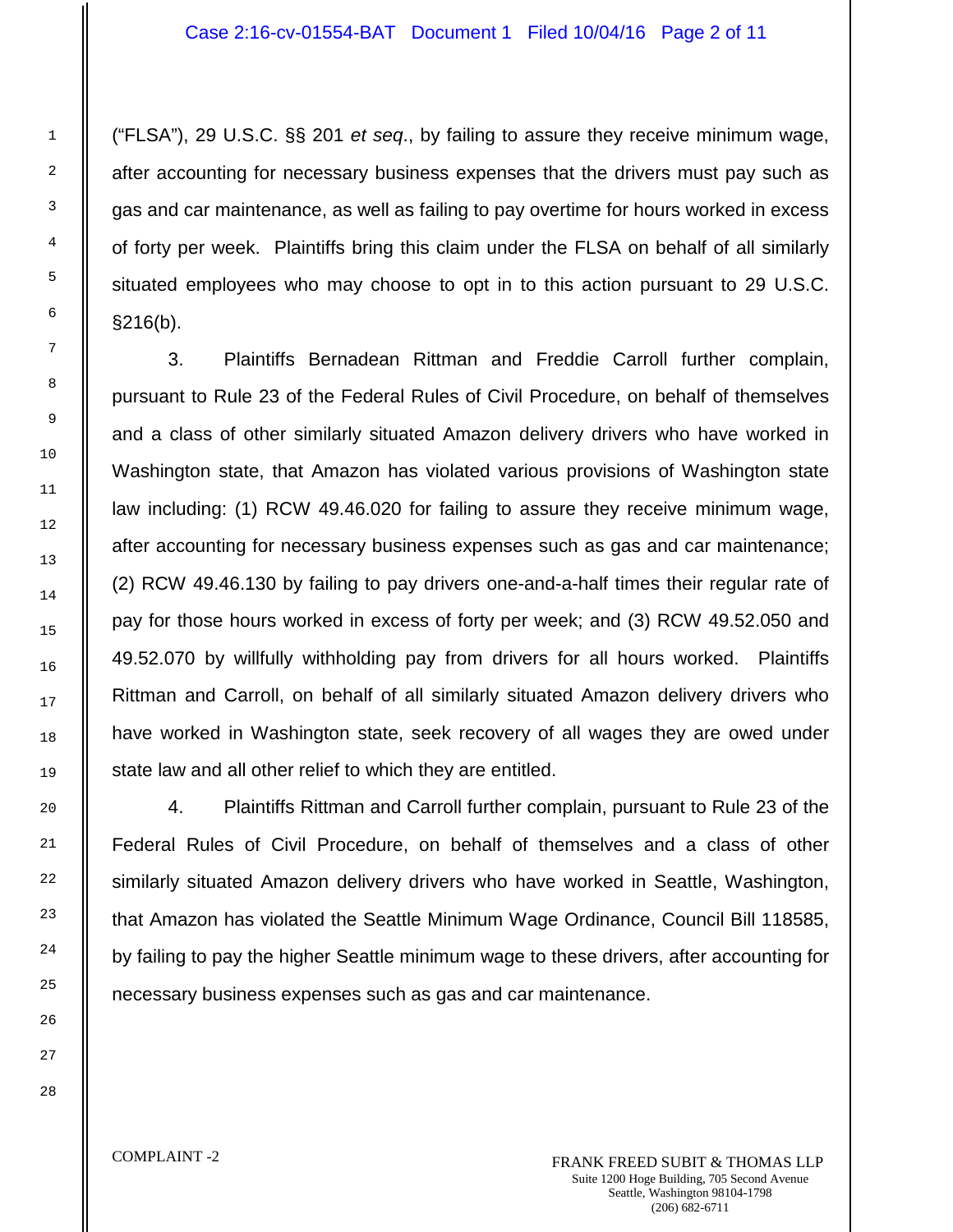# **II. PARTIES**

5. Plaintiff Bernadean Rittmann is an adult resident of Las Vegas, Nevada, where she works as an Amazon delivery driver. She previously worked as an Amazon delivery driver in Seattle, Washington.

6. Plaintiff Freddie Carroll III is an adult resident of Las Vegas, Nevada, where he works as an Amazon delivery driver. He previously worked as an Amazon delivery driver in Seattle, Washington.

7. Plaintiff Julia Wehmeyer is an adult resident of Plano, Texas, where she works as an Amazon delivery driver in the Dallas-Fort Worth area.

8. Plaintiffs bring this FLSA collective action on their own behalf and on behalf of all other similarly situated delivery drivers throughout the country who have contracted directly with Amazon, who may choose to opt in to this action.

9. Plaintiffs Rittman and Carroll bring this Rule 23 class action on their own behalf and on behalf of all other similarly situated Amazon delivery drivers in Washington state, as well as on behalf of all other similarly situated Amazon delivery drivers in Seattle.

10. Defendant Amazon.com, Inc. is a Delaware corporation, headquartered in Seattle, Washington. It has more than fifty employees.

11. Defendant Amazon Logistics, Inc. is a Delaware corporation, headquartered in Seattle, Washington. It has more than fifty employees. On information and belief, Amazon Logistics, Inc. is a subsidiary of Amazon.com, Inc., and delivery drivers such as the named Plaintiffs have contracted directly with Amazon through Amazon Logistics, Inc. Together, Amazon.com, Inc. and Amazon Logistics, Inc. are referred to in this complaint collectively as "Amazon".

1

2

3

4

5

6

7

8

9

10

11

#### COMPLAINT -3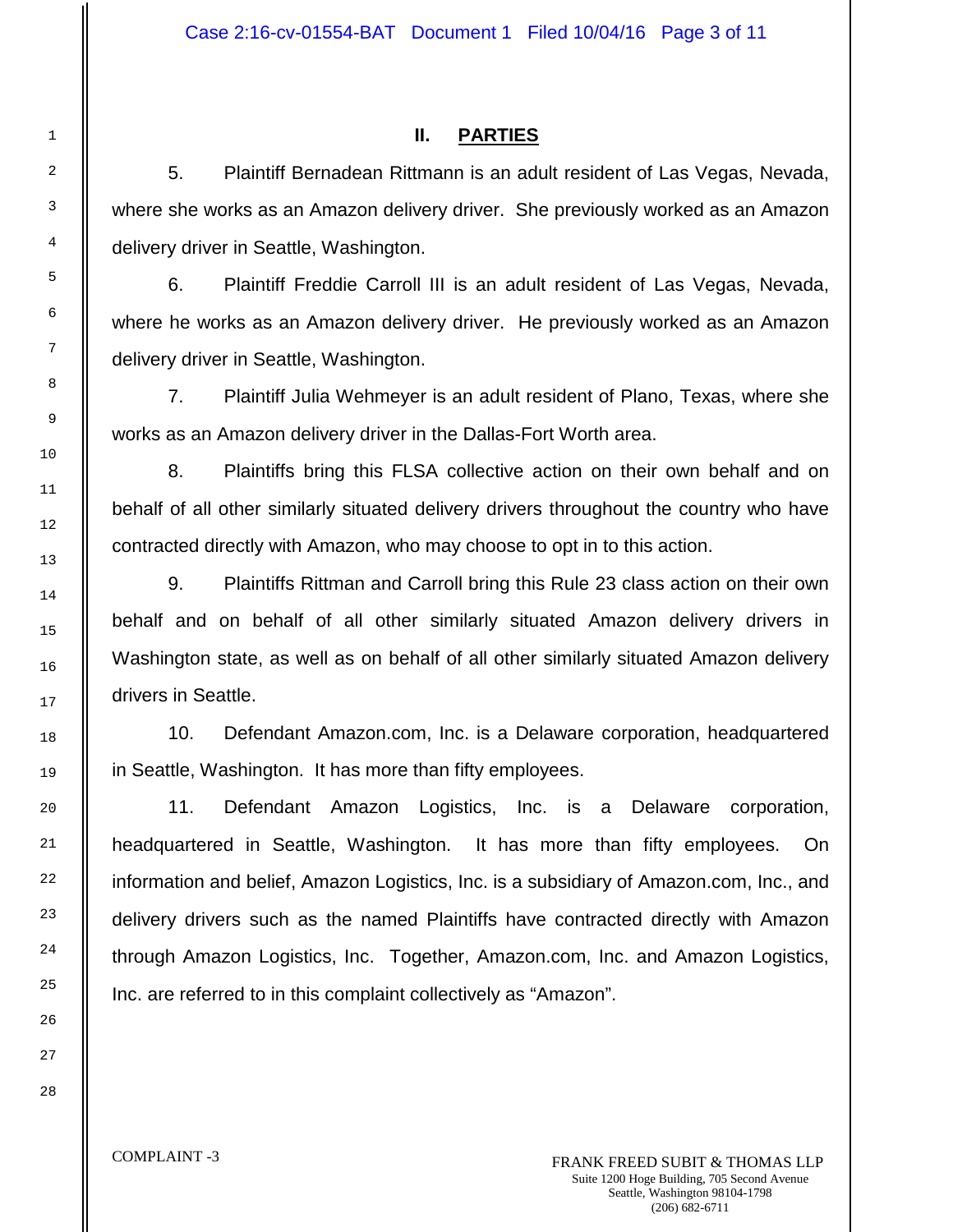#### **III. JURISDICTION**

12. This Court has general federal question jurisdiction over plaintiffs' FLSA claims pursuant to 28 U.S.C. § 1331 as the plaintiffs have brought a claim pursuant to the federal Fair Labor Standards Act, 29 U.S.C. § 201 *et seq*.

13. This Court has jurisdiction over plaintiffs' Washington state law claims pursuant to 28 U.S.C. § 1367 as they are so related to their FLSA claims that they form part of the same case or controversy.

14. Venue is proper in this district under 28 U.S.C. § 1391.

## **IV. STATEMENT OF FACTS**

15. Amazon is a Seattle-based electronic retailer that provides delivery service of consumer and electronic goods to its customers in cities throughout the country.

16. Amazon contracts directly with drivers around the country to provide these delivery services. Although classified as independent contractors, these delivery drivers are actually employees. Drivers receive (unpaid) training regarding how to interact with customers and how to handle issues they encounter while making deliveries. They must follow Amazon's instructions regarding where to make deliveries, in what order, and which route to take. Drivers can be penalized or terminated for missing scheduled shifts. Drivers also must follow requirements and rules imposed on them by Amazon and are subject to termination, based on Amazon's discretion and/or their failure to adhere to these requirements (such as rules regarding their conduct with customers, their timeliness in making deliveries, their scanning of packages, and their conduct when picking up or returning packages to the warehouse, etc.).

17. In addition, Amazon is in the business of providing delivery service to customers, and that is the service that delivery drivers provide. The drivers' services are fully integrated into Amazon's business.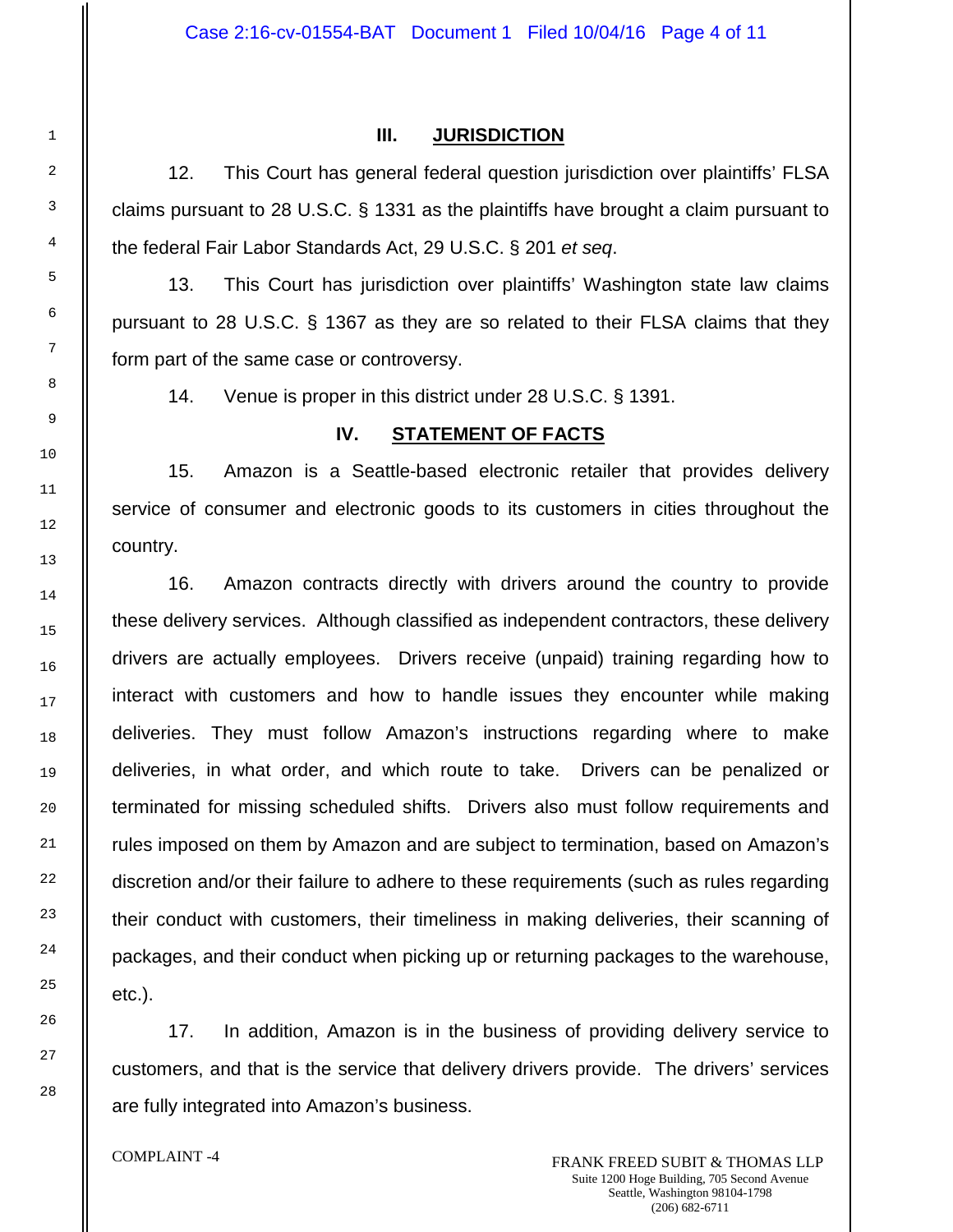18. However, based on its classification of them as independent contractors, Amazon requires its drivers to pay for many of the expenses necessary to perform their job, including expenses for their vehicles, gas, phone and data plan.

19. In light of the expenses the delivery drivers bear in order to perform their jobs, the drivers' hourly wages often fall below federal minimum wage. For the Amazon delivery drivers who work in Washington, in light of the expenses the drivers bear in order to perform their jobs, their wages often fall below state minimum wage, and for the drivers who work in Seattle, their wages often fall below Seattle's local minimum wage.

20. In addition, when driving for Amazon, delivery drivers receive an hourly rate of pay for scheduled shifts. However, it often takes the drivers more time to complete their deliveries than their scheduled shifts, but drivers do not receive additional compensation for this extra time.

21. Not only is this unpaid time a violation of Washington state law (and local Seattle law, for those drivers who work in Seattle), but this unpaid time further pushes the drivers' wages below federal, state, and local minimum wage.

22. In addition, these delivery drivers are not paid overtime for hours they work in excess of forty per week. For example, named Plaintiff Freddie Carroll regularly worked in excess of forty hours per week for Amazon from the period January through June of 2016 but was not been paid one-and-a-half times his regular rate for any overtime hours.

## **V. THE NATIONWIDE COLLECTIVE ACTION**

23. Plaintiffs bring the first and second cause of action on behalf of themselves and all other drivers who may choose to opt in to this case who have contracted directly with Amazon to provide delivery services in the United States, between three years since they brought this complaint and the date of final judgment in this matter.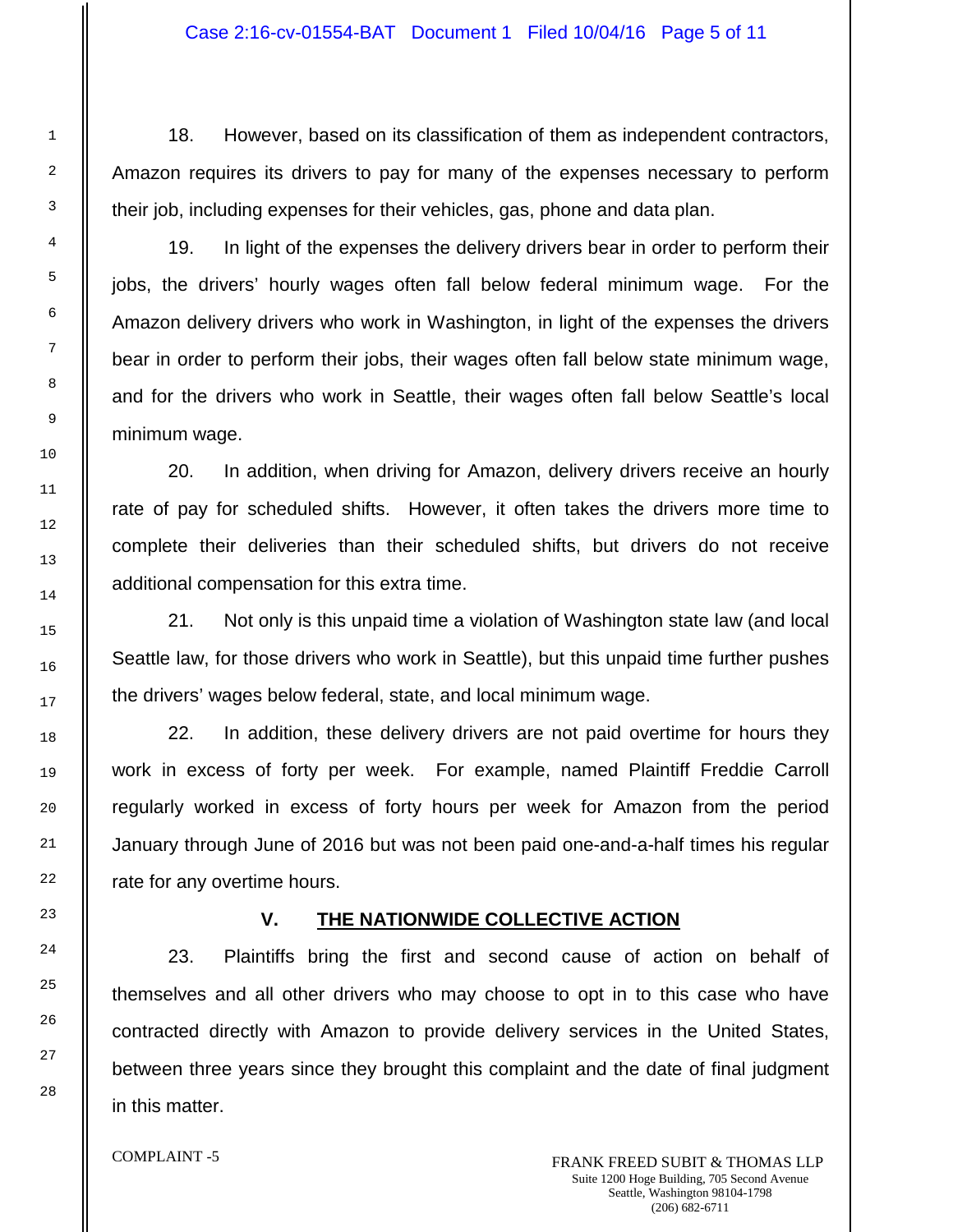24. Plaintiffs bring these counts under 29 U.S.C. § 216(b) of the Fair Labor Standards Act. Plaintiffs and these other Amazon delivery drivers are similarly situated in that they are all subject to Amazon's common plan or practice of classifying drivers as independent contractors, not paying them overtime for all hours worked beyond forty (40) in a given week, and not ensuring that they receive at least the federal minimum wage for all weeks worked.

# **VI. THE WASHINGTON RULE 23 CLASS-ACTION ALLEGATIONS**

25. Plaintiffs Bernadean Rittmann and Freddie Carroll bring (1) the third, fourth, and fifth causes of action as a class action pursuant to Rule 23 of the Federal Rules of Civil Procedure on behalf of all delivery drivers who have contracted directly with Amazon to provide delivery services in Washington state beginning three years prior to the filing date of this complaint and ending on the date of final judgment in this matter and (2) the sixth cause of action as a class action on behalf of all such delivery drivers who have worked for Amazon in Seattle between January 1, 2016, and the date of final judgment in this matter.

26. Plaintiffs and other class members have uniformly been deprived reimbursement of their necessary business expenditures such that they do not receive at least Washington state minimum wage for all hours worked (and Seattle minimum wage, for those who worked in Seattle).

27. The members of the class are so numerous that joinder of all class members is impracticable. On information and belief, the class contains more than 50 members.

28. Common questions of law and fact regarding Amazon's conduct in classifying delivery drivers as independent contractors, failing to pay them for all hours worked, failing to ensure they are paid at least minimum wage for all weeks (after accounting for business expenses they must bear), and failing to ensure they are paid time-and-a-half their regular rate for all hours worked in excess of forty per week, exist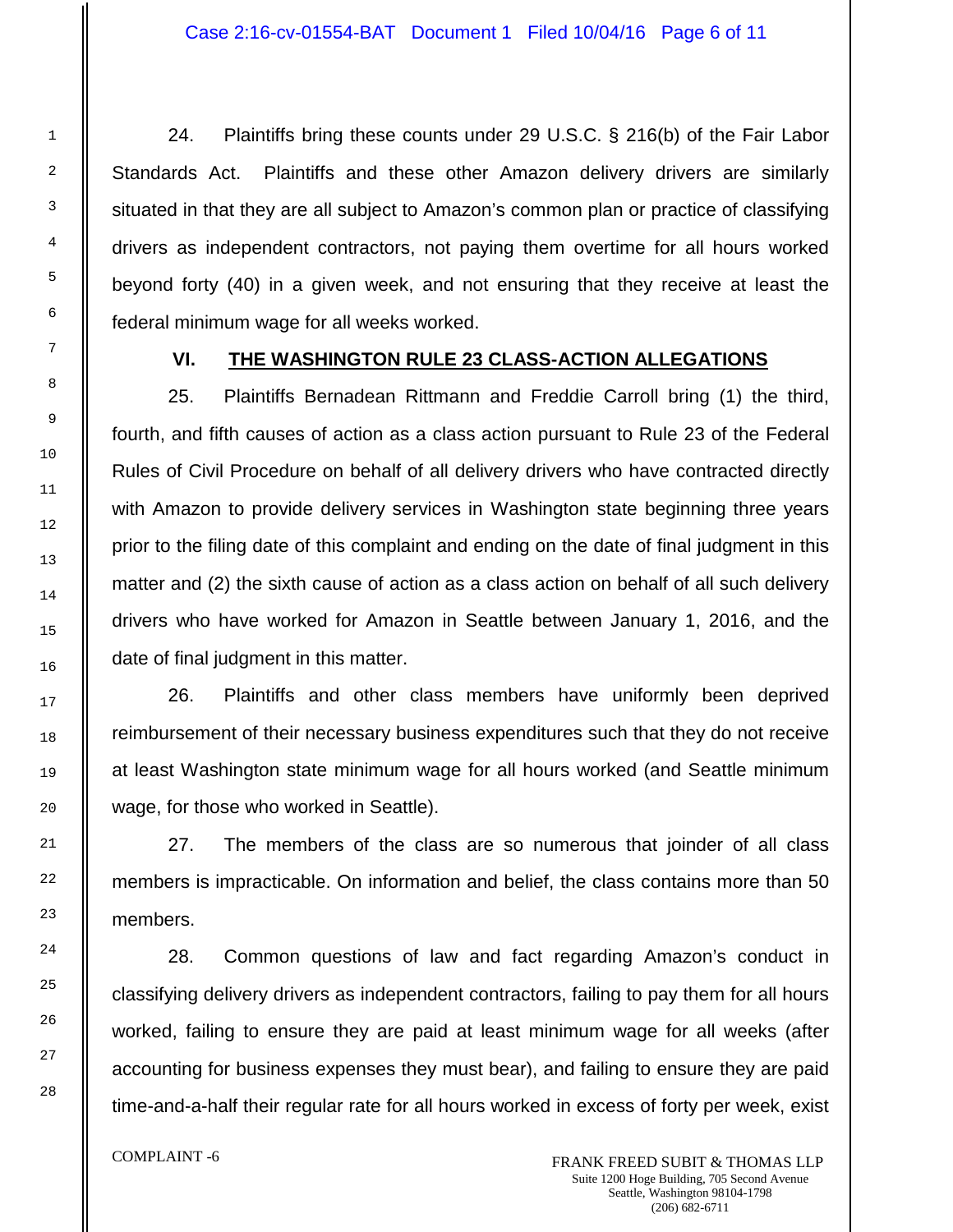as to all members of the class and predominate over any questions affecting solely any individual members of the class. Among the questions of law and fact common to the class are:

a. Whether class members have been uniformly under the right of control of Amazon during their performance of services for the company;

b. Whether the work performed by class members—providing package delivery service of consumer goods to Amazon customers—is within Amazon's usual course of business, and whether such service is fully integrated into Amazon's business;

c. Whether these class members have been required to bear the expenses of their employment, such as expenses for their vehicles, gas, phone and data plan, and other expenses.

29. Plaintiffs Rittmann and Carroll are class members who suffered damages as a result of Amazon's conduct and actions alleged herein.

30. These named plaintiffs' claims are typical of the claims of the class, and the named plaintiffs have the same interests as the other members of the class.

31. The named plaintiffs will fairly and adequately represent and protect the interests of the class. The named plaintiffs have retained able counsel experienced in class action litigation. The interests of the named plaintiffs are coincident with, and not antagonistic to, the interests of the other class members.

32. The questions of law and fact common to the members of the class predominate over any questions affecting only individual members, including legal and factual issues relating to liability and damages.

33. A class action is superior to other available methods for the fair and efficient adjudication of this controversy because joinder of all class members is impractical. Moreover, since the damages suffered by individual members of the class may be relatively small, the expense and burden of individual litigation makes it

1

2

3

4

5

6

7

8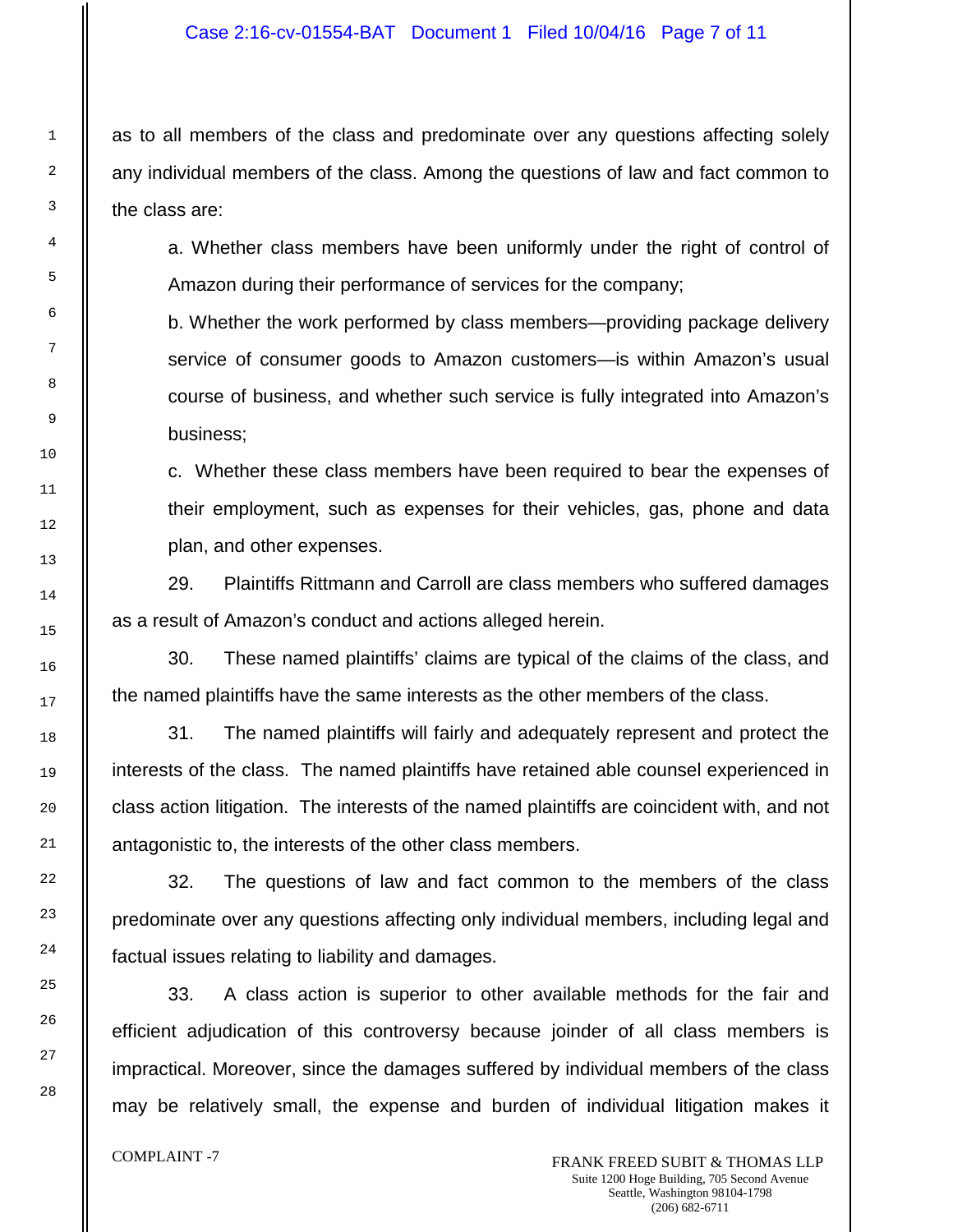practically impossible for the members of the class individually to redress the wrongs done to them. The class is readily definable and prosecution of this action as a class action will eliminate the possibility of repetitive litigation. There will be no difficulty in the management of this action as a class action.

# **COUNT I**

## **Failure to Pay Minimum Wage in Violation of the FLSA**

34. Amazon's willful conduct in failing to ensure that its delivery drivers across the country, with whom it has directly contracted, receive the federal minimum wage, after accounting for the expenses they paid that were necessary to perform their job, violates the FLSA, 29 U.S.C. § 201, *et seq*. This claim is brought on behalf of a class of similarly situated individuals who may choose to "opt in" to this case, pursuant to 29 U.S.C. §216(b).

## **COUNT II**

#### **Unpaid Overtime Under the FLSA**

35. Amazon has willfully failed to pay one and one-half times the regular rate of pay for its delivery drivers across the country who have worked in excess of forty (40) hours per week, in violation of the FLSA, 29 U.S.C. §207(a)(1). This claim is brought on behalf of a class of similarly situated individuals who may choose to "opt in" to this case, pursuant to 29 U.S.C. § 216(b).

#### **COUNT III**

#### **Violation of Washington Minimum Wage Act, RCW 49.46.020**

36. Amazon's willful conduct in failing to ensure that its delivery drivers who have worked in Washington receive the Washington state minimum wage, after accounting for the expenses they paid that were necessary to perform their job, constitutes a violation of Wash. Rev. Code § 49.46.020.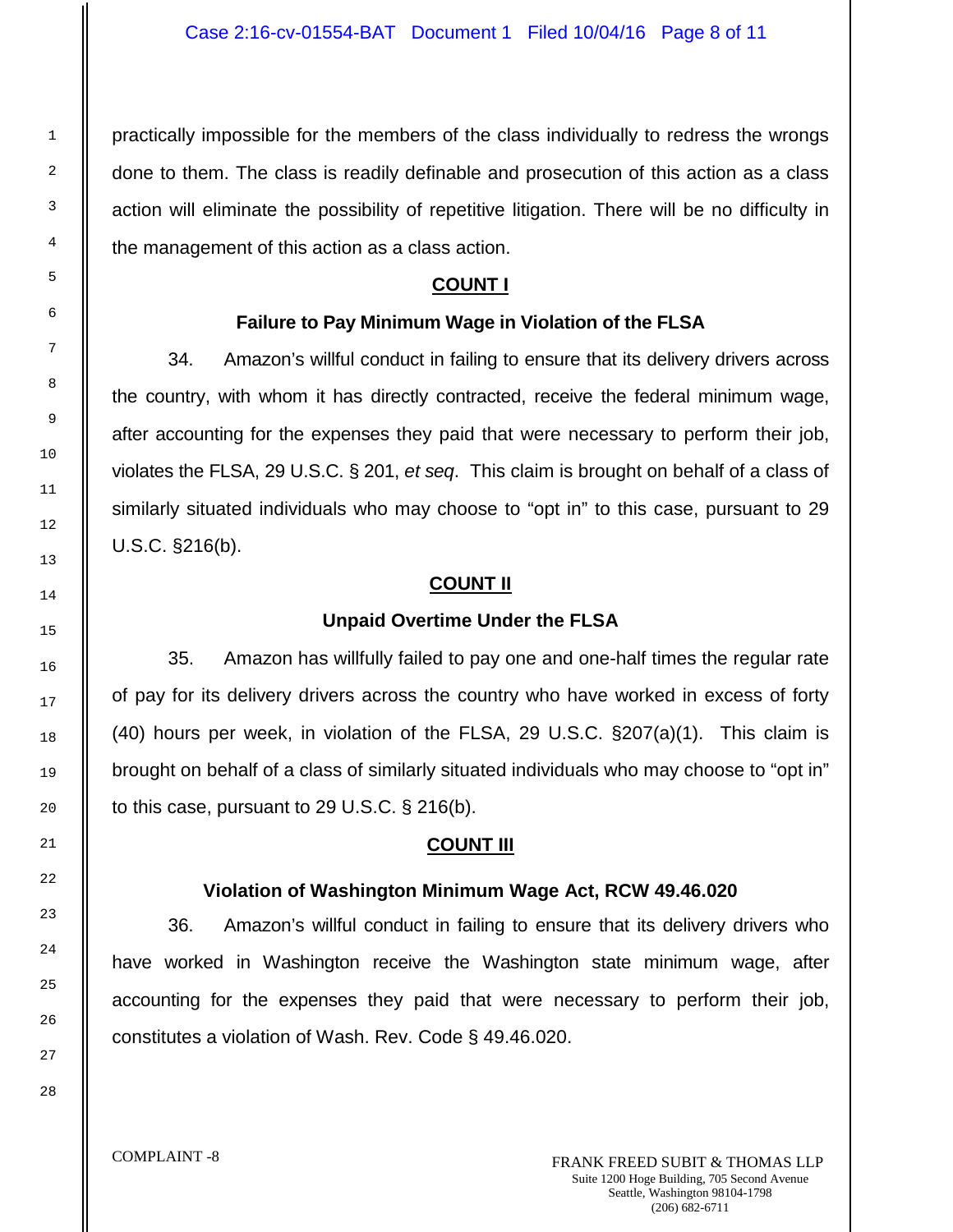# **COUNT IV**

# **Failure to Pay Overtime in Violation of Washington Minimum Wage Act, RCW § 49.46.130 (Overtime)**

37. Amazon's willful conduct, as set forth above, in failing to pay its delivery drivers who have worked in Washington time-and-a-half their regular rate of pay for all hours worked beyond forty per week as required by Washington law, violates Wash. Rev. Code § 49.46.130.

# **COUNT V**

# **Willful of Withholding of Wages, RCW §§ 49.52.50, 49.52.70**

38. Amazon's willful conduct, as set forth above, in failing to pay its delivery drivers who have worked in Washington for hours worked beyond their assigned shift as required by Washington law, violates Wash. Rev. Code §§ 49.52.50, 49.52.70.

# **COUNT VI**

# **Seattle Minimum Wage Ordinance, Council Bill 118585**

39. Amazon's willful conduct, as set forth above, in failing to ensure that its delivery drivers who have worked in Seattle receive the Seattle minimum wage, after accounting for the expenses they paid that were necessary to perform their job, constitutes a violation of Seattle Minimum Wage Ordinance, Council Bill 118585, which prescribes a higher hourly minimum wage (which was \$13.00 per hour as of January 16, 2016, and will increase in future years up to \$15.00 per hour), for employers of fifty or more.

WHEREFORE, Plaintiffs request that this Court enter the following relief:

a. Allow other similarly situated Amazon delivery drivers to receive notice and opportunity to opt-in to this case pursuant to 29 U.S.C. § 216(b) of the Fair Labor Standards Act;

b. Certify a class action pursuant to Rule 23(b)(2) and (3) under Count III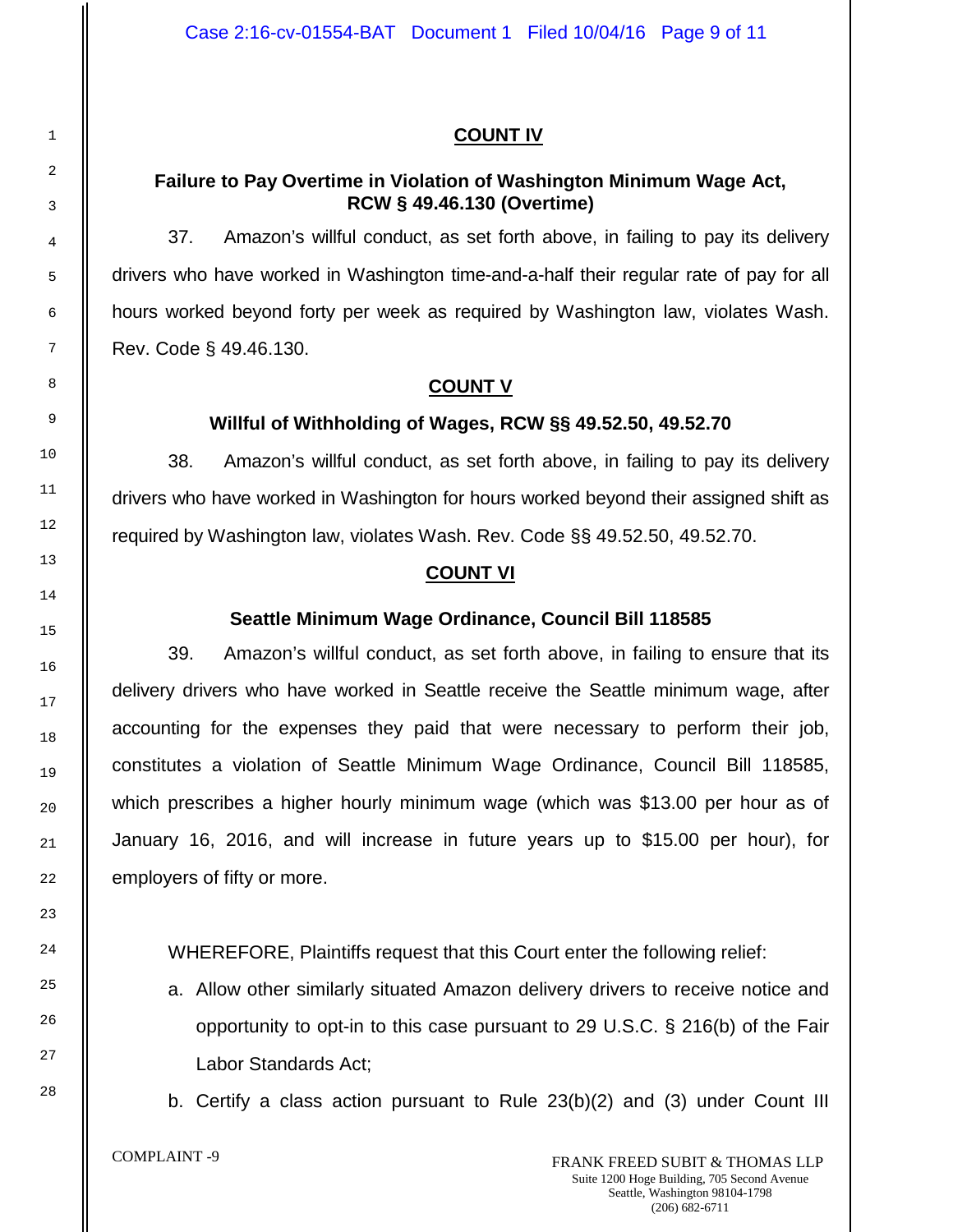through V and appoint plaintiffs Bernadean Rittmann and Freddie Carroll and their counsel to represent a class of Amazon delivery drivers who have worked in Washington;

- c. Certify a class action pursuant to Rule 23(b)(2) and (3) under Count VI and appoint plaintiffs Bernadean Rittmann and Freddie Carroll and their counsel to represent a class of Amazon delivery drivers who have worked in Seattle;
- d. Declare and find that Amazon violated FLSA, 29 U.S.C. § 201, *et seq*. by failing to pay plaintiffs and other similarly situated Amazon delivery drivers the federal minimum wage and overtime wages;
- e. Declare and find that Amazon violated RCW 49.46 by failing to pay minimum wage for all hours worked, and failing to pay overtime for all hours worked;
- f. Declare and find that Amazon willfully withheld wages in violation of RCW 49.52;
- g. Declare and find that Amazon violated the Seattle Minimum Wage Ordinance by failing to pay minimum wage for all hours worked;
- h. Award compensatory damages, including all expenses and wages owed, in an amount according to proof;
- i. Award all costs and attorney's fees incurred prosecuting this claim;
- j. Award liquidated damages;
- k. Interest and costs;
- l. Injunctive relief in the form of an order directing Amazon to comply with the FLSA, Washington state law, and Seattle Minimum Wage Ordinance; and
- m. Such other relief as in law or equity may pertain.